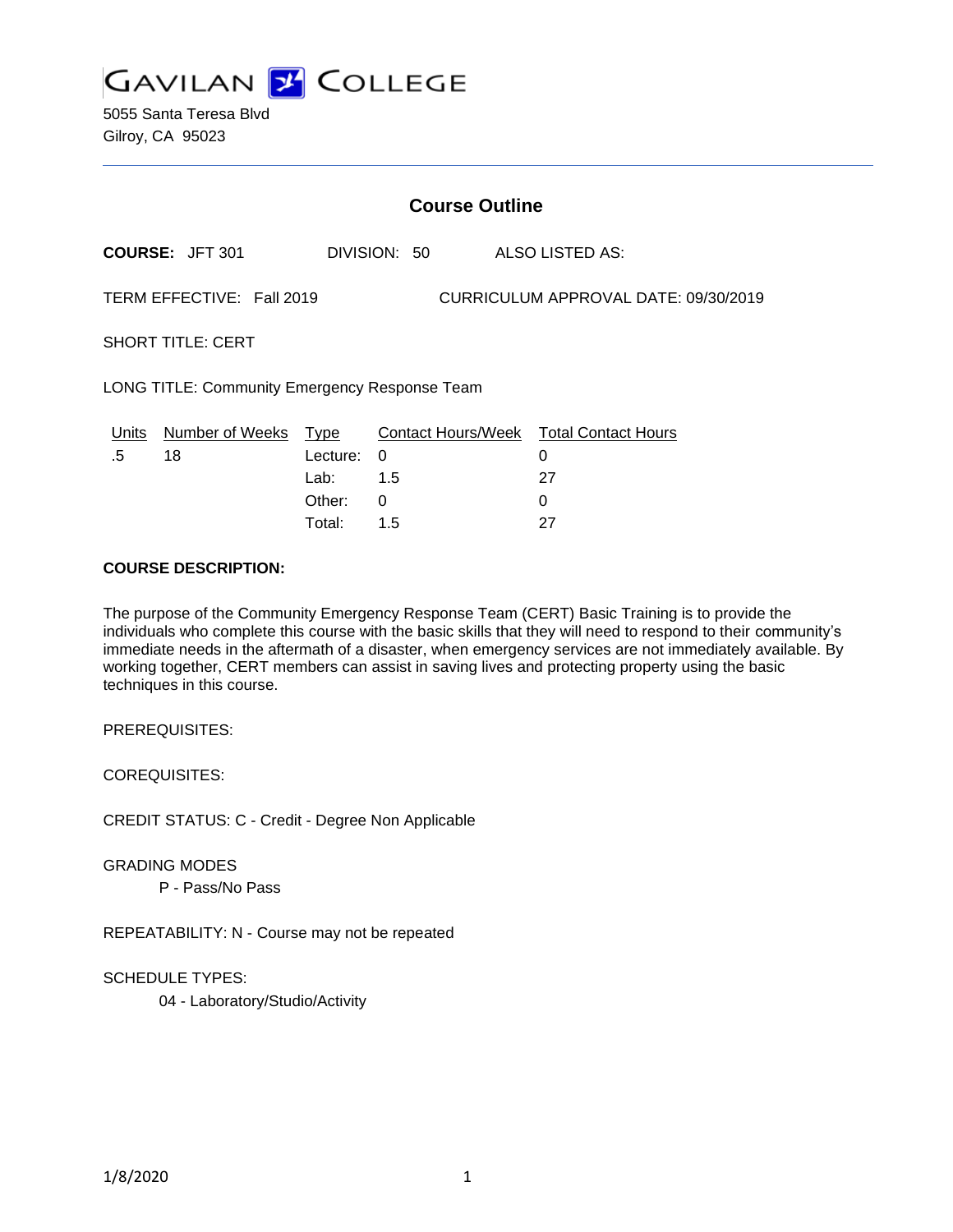### **STUDENT LEARNING OUTCOMES:**

1. Describe types of hazards that are most likely to affect their homes, workplaces, and neighborhoods. Semester/Year assessed, or planned Semester/Year of assessment: Fall 2021

2. Conduct triage under simulated disaster conditions, perform head-to-toe patient assessments and set up a treatment area.

Semester/Year assessed, or planned Semester/Year of assessment: Fall 2021

3. Describe the post-disaster emotional environment and the steps that rescuers can take to relieve their own stressors and those of disaster survivors.

Semester/Year assessed, or planned Semester/Year of assessment: Fall 2021

#### **CONTENT, STUDENT PERFORMANCE OBJECTIVES, OUT-OF-CLASS ASSIGNMENTS**

Curriculum Approval Date: 09/30/2019

- I. Disaster Preparedness
- a. Introductions and Overview
- b. Community Preparedness: Roles and Responsibilities
- c. Hazards and Their Potential Impact
- d. Impact on the Infrastructure
- e. Home and Workplace Preparedness
- f. Reducing the Impact of Hazards Through Mitigation
- g. CERT Disaster Response
- h. Protection for Disaster Workers
- II. Fire Safety and Utility Controls
- a. Introduction and Unit Overview
- b. Fire Chemistry
- c. Fire and Utility Hazards
- d. CERT Sizeup
- e. Fire Sizeup Considerations
- f. Firefighting Resources
- g. Fire Suppression Safety
- h. Hazardous Materials
- i. Exercise: Suppressing Small Fires
- III. Disaster Medical Operations ? Part 1
- a. Introduction and Unit Overview
- b. Treating Life-Threatening Conditions
- c. Triage
- IV. Disaster Medical Operations ? Part 2
- a. Introduction and Unit Overview
- b. Public Health Considerations
- c. Functions of Disaster Medical Operations
- d. Establishing Medical Treatment Areas
- e. Conducting Head-to-Toe Assessments
- f. Treating Burns
- g. Wound Care
- h. Treating Fractures, Dislocations, Sprains, and Strains
- i. Nasal Injuries
- j. Treating Cold-Related Injuries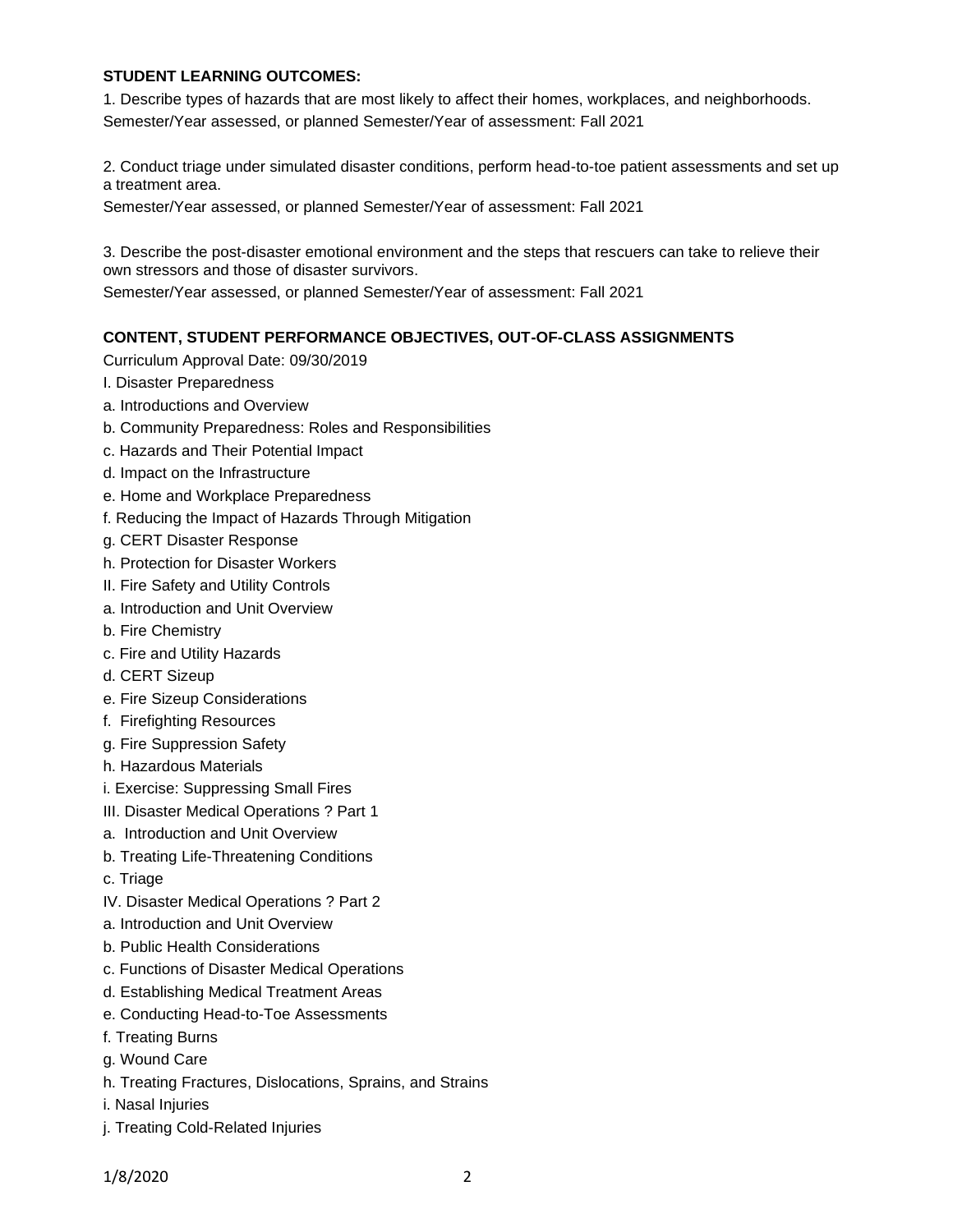- k. Treating Heat-Related Injuries
- l. Bites and Stings
- V. Light Search and Rescue Operations
- a. Unit Overview
- b. Safety During Search and Rescue Operations
- c. Conducting Interior and Exterior Search Operations
- d. Conducting Rescue Operations
- VI. CERT Organization
- a. CERT Organization
- b. CERT Mobilization
- c. Documentation
- d. Activity: ICS Functions
- e. Activity: Tabletop Exercise
- VII. Disaster Psychology
- a. Unit Overview
- b. Disaster Trauma
- c. Team Well-Being
- d. Working with Survivors? Trauma
- VIII. Terrorism and CERT
- a. What Is Terrorism?
- b. Terrorist Targets
- c. Terrorist Weapons
- d. CBRNE Indicators
- e. Preparing at Home, Work, and in Your Neighborhood
- f. CERTs and Terrorist Incidents
- g. Activity: Applying CERT Principles to a Suspected Terrorist Incident
- IX. Course Review, Final Exam, and Disaster Simulation
- a. Introduction and Unit Overview
- b. Course Review
- c. Final Exam
- d. Disaster Simulation
- e. Exercise Critique and Summary

# **METHODS OF INSTRUCTION:**

Lecture Discussion Class exercises OUT OF CLASS ASSIGNMENTS Required Outside Hours: 8 Assignment Description: Reading instructor handouts

- Impact of the Infrastructure
- Home and Workplace Preparedness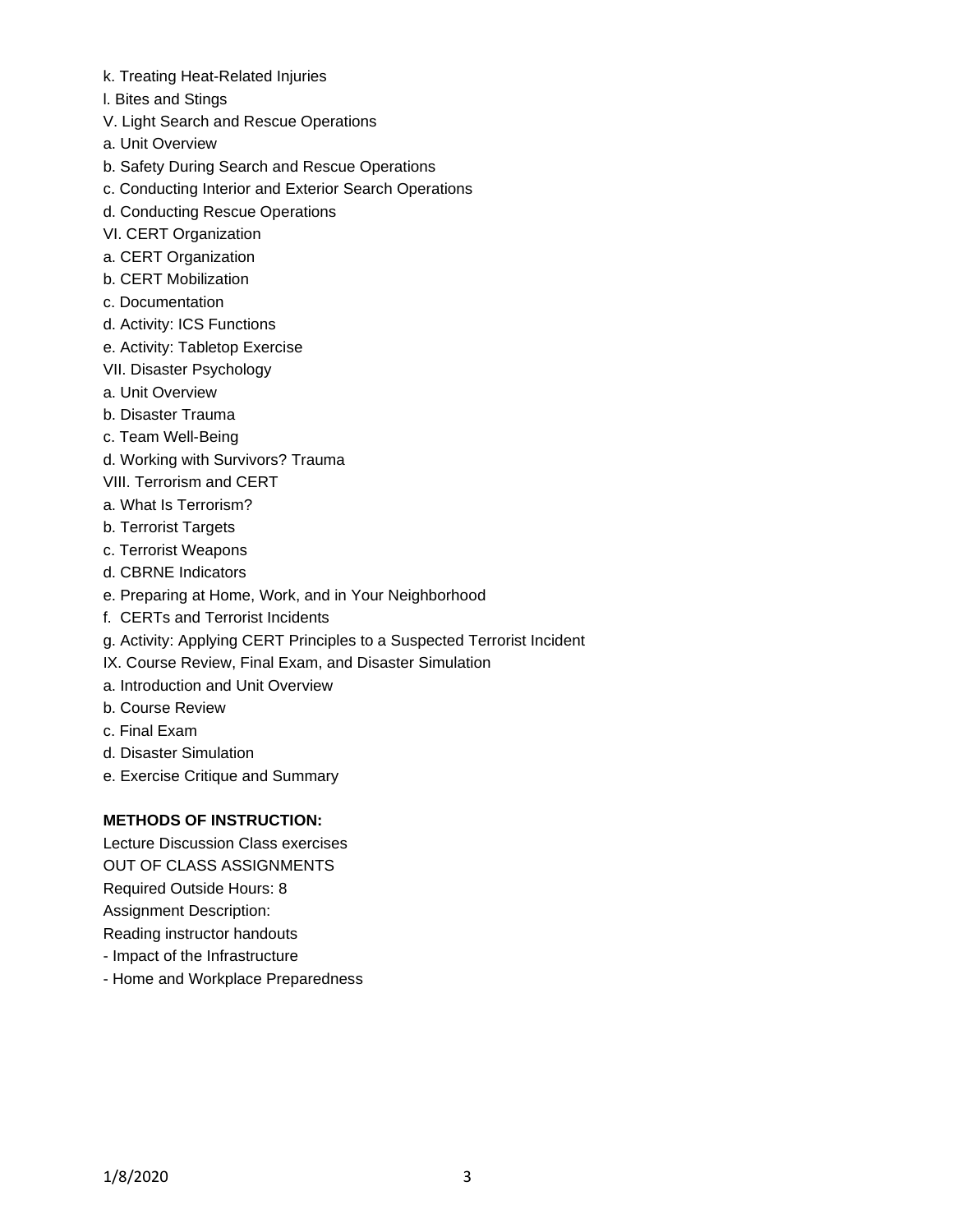# **METHODS OF EVALUATION:**

Skill demonstrations Students will demonstrate how to suppress small fires. Objective examinations CERT Basic Training Final Exam Skill demonstrations Conduct interior and exterior search operation and rescue operations during simulation. Activities will be graded by the instructor. Objective examinations

# **REPRESENTATIVE TEXTBOOKS:**

Community Emergency Response Team Participant Manual . Recommended Other Texts and Materials Instructor Handouts Community Emergency Response Team Basic Training Participant Manual - Jan 2011